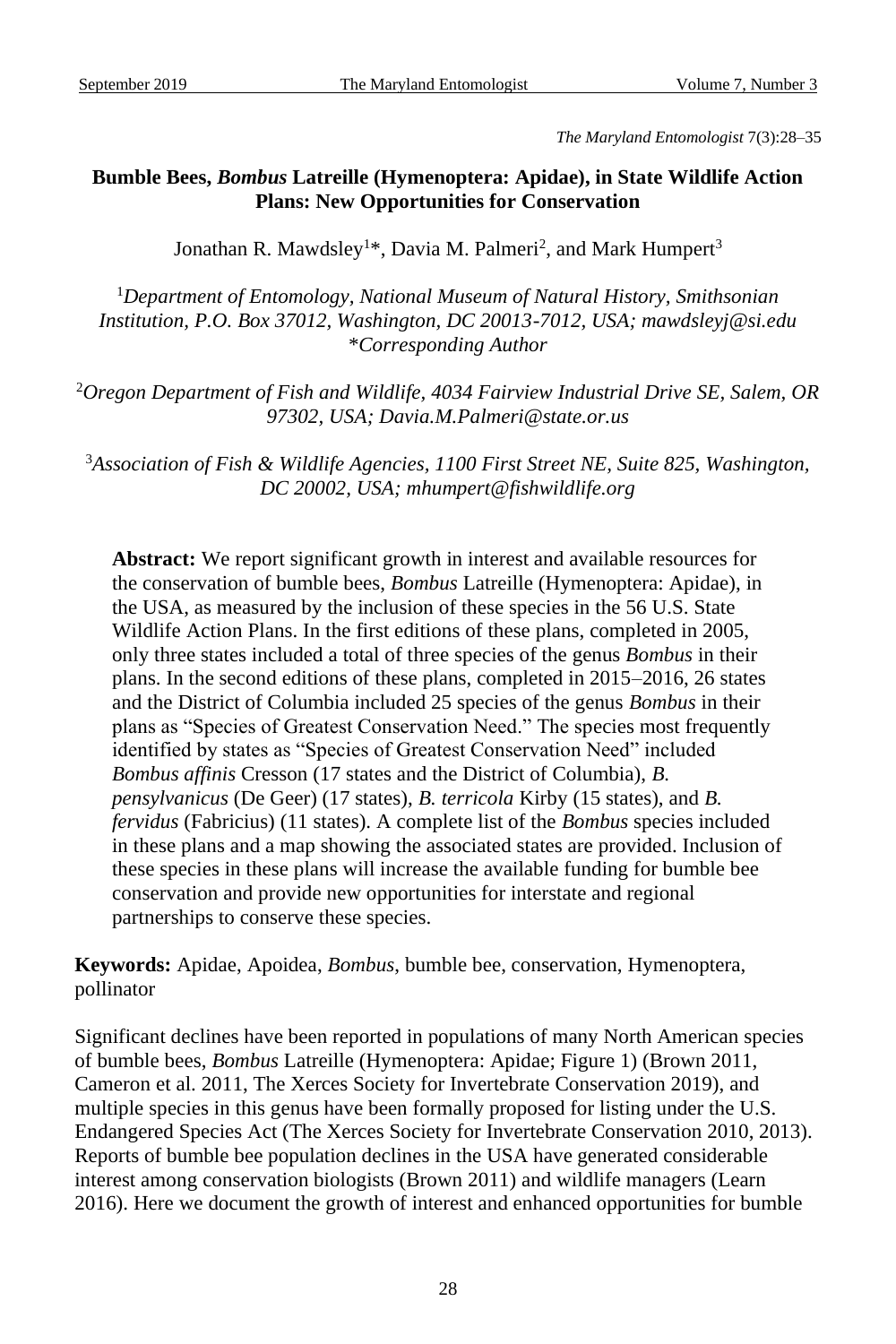bee conservation in the USA between 2005 and 2016, as reflected by increased inclusion of *Bombus* species in the 56 U.S. State Wildlife Action Plans.



**Figure 1:** *Bombus auricomus* **(Robertson) visiting wild bergamot,** *Monarda fistulosa* **L. (Lamiaceae), on the National Mall in Washington, DC, USA.** This bumble bee species has been identified as a "Species of Greatest Conservation Need" in Delaware and Maryland.

The State Wildlife Action Plans (SWAPs) are documents that describe approaches for the conservation of wildlife species and ecological communities in each of the 50 U.S. states, the District of Columbia, and five U.S. territories (Riexinger and Williamson 2009, Stoms et al. 2010, Meretsky et al. 2012). Under the U.S. federal system, the governments of these individual states and territories have legal responsibility for managing much of the nation's biodiversity, including many of the animal pollinator species which are not listed under the federal Endangered Species Act (Association of Fish & Wildlife Agencies 2012, The Heinz Center 2013, Mawdsley et al. 2016).

Each of the 56 SWAPs is intended to present a comprehensive blueprint for the conservation of aquatic and terrestrial biodiversity within a particular state or territory. Each plan, developed in collaboration with multiple conservation partners, contains a set of common elements: a list of species of conservation interest, called "Species of Greatest Conservation Need" (SGCN); descriptions of the habitats occupied by these wildlife species; descriptions of threats to species and their habitats; identification of monitoring approaches, including both status and effectiveness measures; provisions for public engagement; and provisions for review and revision of the plans (Riexinger and Williamson 2009, Stoms et al. 2010, Fontaine 2011, Meretsky et al. 2012). The first set of SWAPs was completed in 2005 (Association of Fish & Wildlife Agencies 2012), and a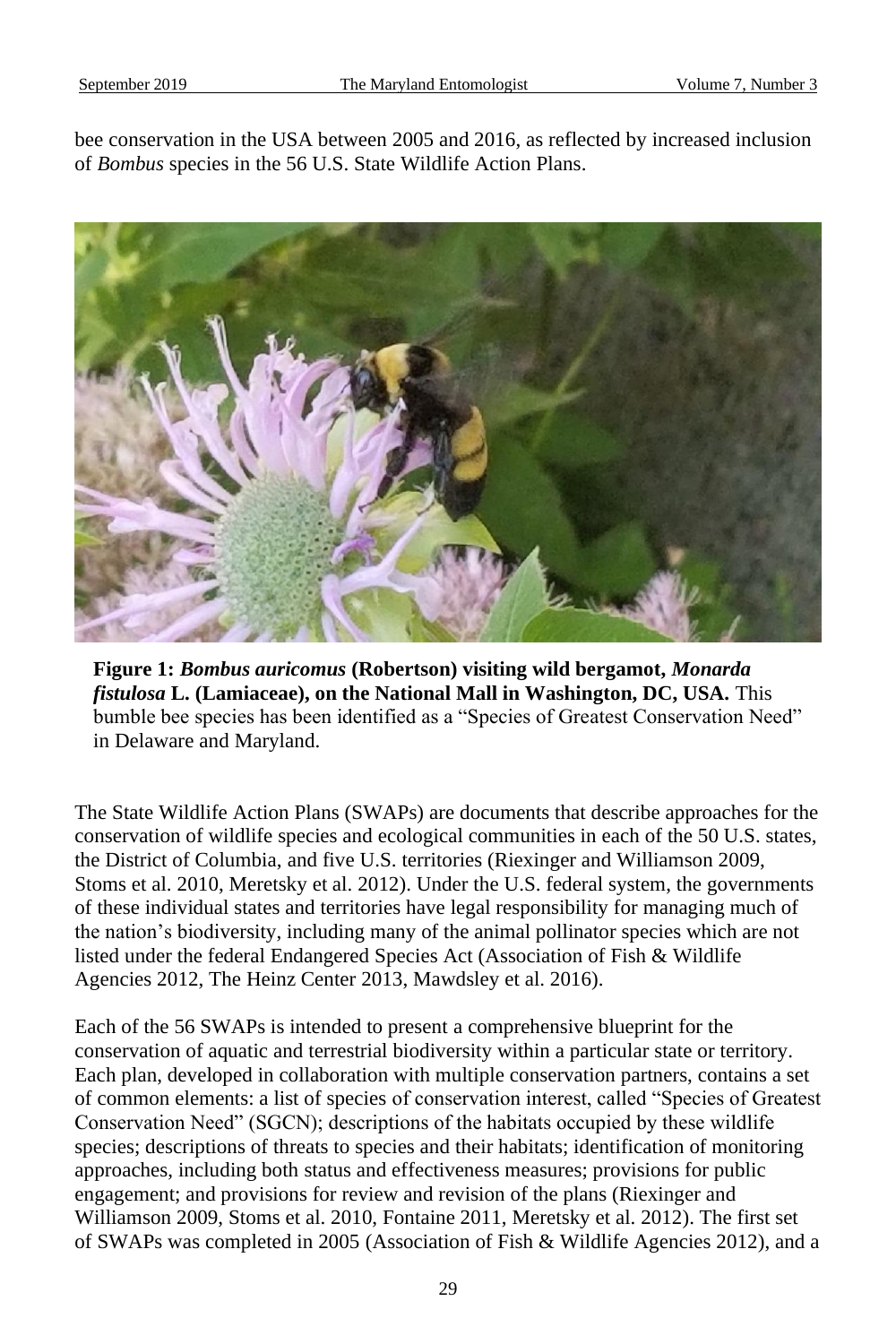second, revised, set of plans has now been completed by states and territories and published online in 2015–2016 (Mawdsley et al. 2016).

Although pollinators were not specifically identified as a priority for inclusion in the original SWAPs, many states did include taxa from insect pollinator groups in their first plans. According to an analysis and review published by The Heinz Center (2013), 127 species of butterflies (Lepidoptera: Papilionoidea) and 103 species of skippers (Lepidoptera: Hesperioidea) were mentioned in 40 of the 56 original plans; 24 plans mentioned one or more native moth species (Lepidoptera); 11 plans included flies (Diptera); and 10 plans mentioned social or solitary bees (Hymenoptera: Apoidea), including a total of 31 bee taxa. Three states (Alaska, California, and Illinois) included three species of the genus *Bombus* as SGCN (*Bombus franklini* (Frison), *B. fraternus* (Smith) and *B. occidentalis* Greene) in their original State Wildlife Action Plans (The Heinz Center 2013, Mawdsley and Humpert 2016).

A revised set of SWAPs was prepared and released by the individual U.S. state fish and wildlife agencies in 2015–2016 (Mawdsley et al. 2016). Preliminary data collected from state wildlife agency staff before the final completion of these plans indicated that many of the revised plans were likely to include bumble bees and other pollinator taxa as SGCN (Mawdsley and Humpert 2016). Because these plans are directly associated with dedicated funding from federal and regional grants programs, the inclusion of species of the genus *Bombus* in these plans will create important new opportunities for bumble bee conservation efforts in North America.

# **METHODS**

Staff from the Association of Fish & Wildlife Agencies conducted annual or semi-annual web-based surveys of the 56 SWAP coordinators between 2013 and 2016, in order to learn more about the progress of the individual plan revisions, as well as the plant and animal taxa that were likely going to be included in the revised plans. The online "Survey Monkey" platform (www.surveymonkey.com) was used to collect this information from the SWAP coordinators. Surveys conducted in May 2015 and May 2016 specifically asked about the possible inclusion in the revised plans of representatives from animal taxa that included known or likely pollinator species. The May 2015 survey asked states and territories whether they were planning to include native bees (Hymenoptera: Apoidea) in their revised plans, while the May 2016 survey asked specifically whether the individual states and territories were including bumble bees, *Bombus* spp., in the revised plans. In four cases of non-response to this question (i.e., either the state representative did not complete the survey, or left the question about bumble bees blank), the authors followed up directly with the SWAP coordinator in the non-responsive state in order to obtain information about the inclusion of bumble bees in the revised plan.

For those states that had indicated in the surveys that they would be including bumble bees in their revised plans, the authors then reviewed final copies of their revised plan documents in 2016 as posted on official state government websites (links to all 56 plans are available at: https://www.fishwildlife.org/afwa-informs/state-wildlife-action-plans). For each plan, the authors downloaded the relevant portion(s) of the document which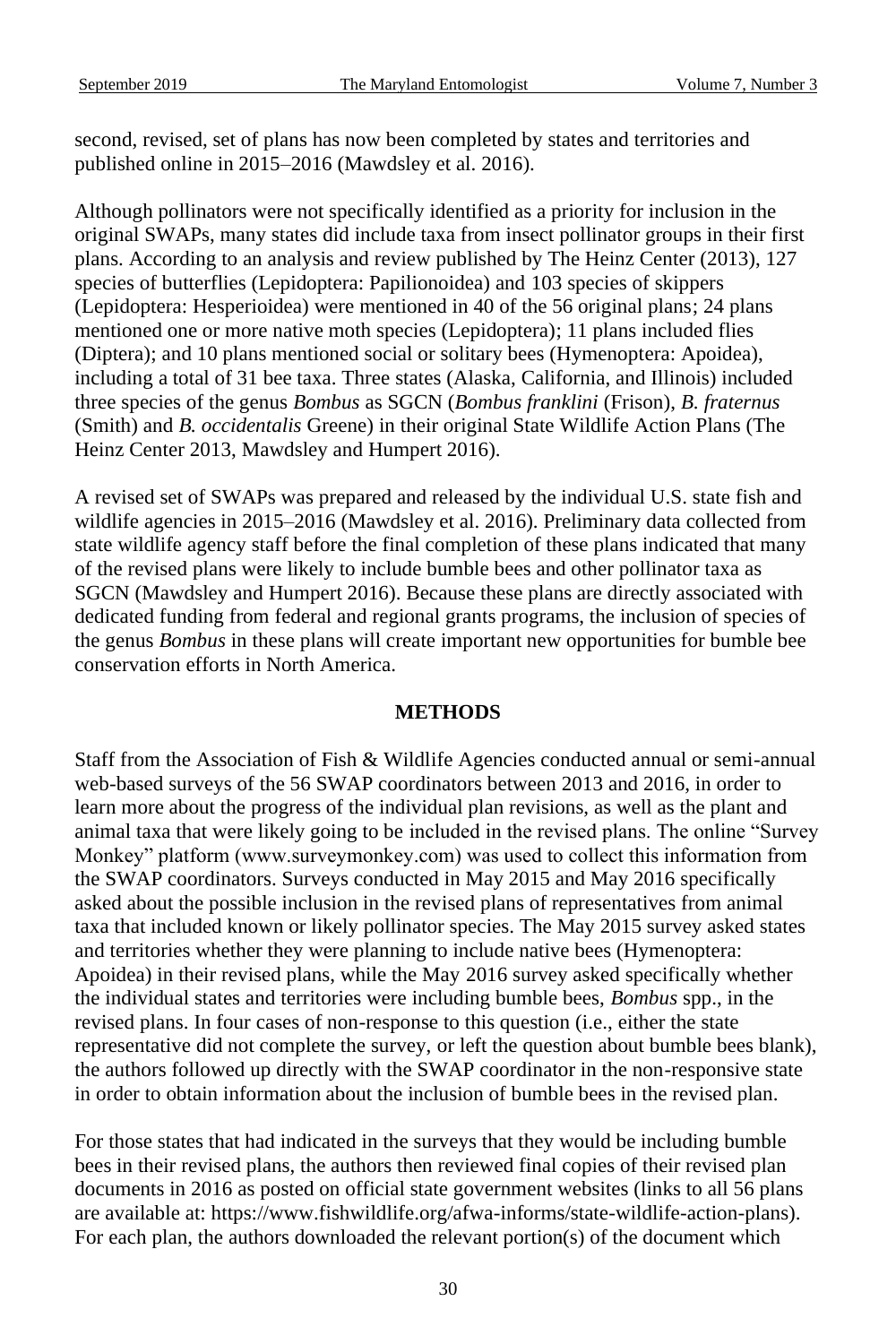contained the lists of SGCN in .pdf or .docx or .xlsx formats. The authors then performed a comprehensive word search for the following strings of text characters: "bumble," "bumblebee," "bee," and "*Bombus*." All species of *Bombus* that had been included as SGCN in the revised plans were then listed in a Microsoft Excel spreadsheet, along with a comprehensive list of the individual states that had included each of these species as SGCN.

# **RESULTS**

Twenty-seven of the revised SWAP documents included at least one species of the genus *Bombus* as an SGCN. One additional state (Colorado) did not include bumble bees as SGCN, but did mention The Xerces Society for Invertebrate Conservation and collaborators' "Bumble Bee Watch" citizen science program (www.bumblebeewatch.org) in the revised plan's chapter on monitoring of wildlife species. Twenty-five species of *Bombus* were included in total across all of the revised plans. Lists of these species with the associated states are presented in Table 1. Species most frequently identified by states as SGCN included *Bombus affinis* Cresson (17 states and the District of Columbia), *B. pensylvanicus* (De Geer) (17 states), *B. terricola* Kirby (15 states), and *B. fervidus* (Fabricius) (11 states).

| <b>Species</b>              | States including the species as a "Species of Greatest Conservation Need"                     |
|-----------------------------|-----------------------------------------------------------------------------------------------|
| <b>B.</b> affinis Cresson   | CT, DC, DE, GA, MA, MD, ME, MI, MN, NC, NH, NJ, NY, PA, RI, VA, VT, WI                        |
| B. ashtoni (Cresson)        | CT, DE, MD, ME, NJ, NY, PA, VT                                                                |
| B. auricomus (Robertson)    | DE, MD                                                                                        |
| B. bohemicus (Seidl)        | MN, VA                                                                                        |
| <b>B.</b> borealis Kirby    | GA, NY                                                                                        |
| B. citrinus (Smith)         | MD, ME, VT                                                                                    |
| B. fernaldae (Franklin)     | ME, VT                                                                                        |
| B. fervidus (Fabricius)     | ID, MA, ME, MN, NC, NH, NJ, NY, VA, VT, WI                                                    |
| B. franklini (Frison)       | CA, OR                                                                                        |
| B. fraternus (Smith)        | DE, IL, NC, NJ, OK, VA                                                                        |
| B. frigidus Smith           | WI                                                                                            |
| B. griseocollis (De Geer)   | ME                                                                                            |
| B. huntii Greene            | ID.                                                                                           |
| <i>B. insularis</i> (Smith) | ID, WA                                                                                        |
| B. morrisoni Cresson        | ID, WA                                                                                        |
| B. occidentalis Greene      | AK, CA, ID, OR, WA                                                                            |
|                             | B. pensylvanicus (De Geer) CT, DE, ID, LA, MA, MD, ME, MN, NC, NH, NJ, NY, OK, TX, VA, VT, WI |
| B. perplexus Cresson        | VT, WI                                                                                        |
| B. rufocinctus Cresson      | <b>VT</b>                                                                                     |
| B. sandersoni Franklin      | MD, ME, NJ, WI                                                                                |
| B. sonorus Say              | TX                                                                                            |
| B. suckleyi Greene          | ID, WA                                                                                        |
| B. terricola Kirby          | CT, MA, MD, ME, MI, MN, NC, NH, NJ, NY, PA, RI, VA, VT, WI                                    |
| B. vagans Smith             | DE, MD, NC                                                                                    |
| B. variabilis (Cresson)     | DE, MD, NC, NJ, TX, VA                                                                        |

**Table 1:** *Bombus* **Latreille species included in the 2015–2016 revised U.S. State Wildlife Action Plans.** States are designated by their postal abbreviations.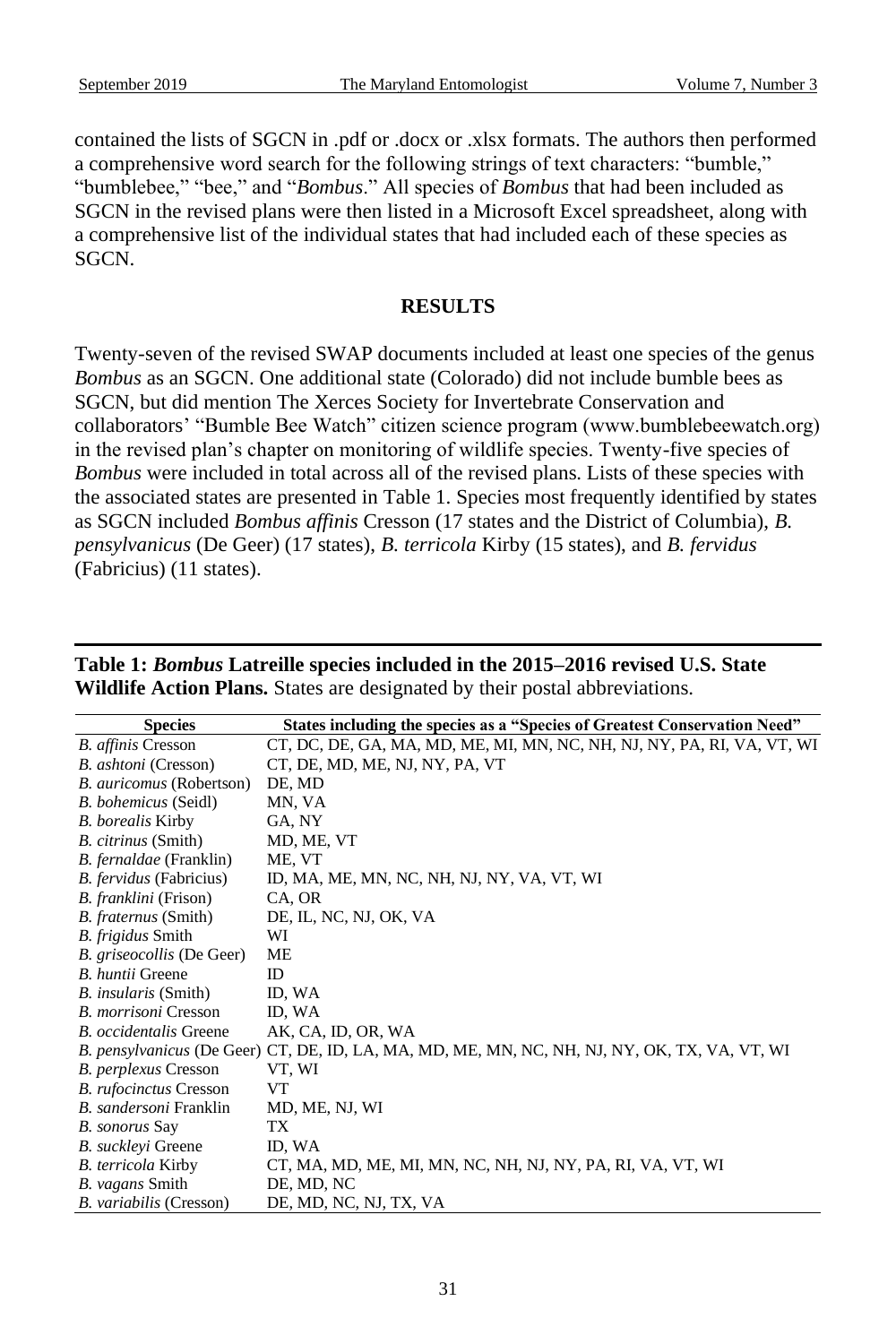Figure 2 shows states with at least one species of Bombus in their revised SWAP. As can be seen from Figure 2, these states include much of the northeastern United States, the entire west coast, and separate clusters of states in the upper Midwest and lower central portion of the country.



**Figure 2: Map of the United States showing states with species of the genus**  *Bombus* **as "Species of Greatest Conservation Need" (SGCN) in their most recent State Wildlife Action Plan (SWAP).** States in blue have one to four species; states in green have five or more species.

The percentage increase in the number of bumble bee species included in the revised SWAPs is at least an order of magnitude greater than the increases observed in other groups of organisms. Overall, the number of bumble bee species included in the SWAPs increased from three in 2005 to 25 in 2015–2016, a percentage increase of 733%. The total number of taxa included in all 56 plans increased from 12,363 in 2005 to 17,200 in 2015–2016, a percentage increase of 39%, while the total number of insect taxa increased from 2,488 to 3,516, a percentage increase of 41% (United States Geological Survey 2019). Looking at other invertebrate groups, the number of mollusk taxa increased from 1,223 to 1,342, a percentage increase of 10%, while the number of crustacean taxa decreased from 842 to 746, a decrease of 11% (United States Geological Survey 2019).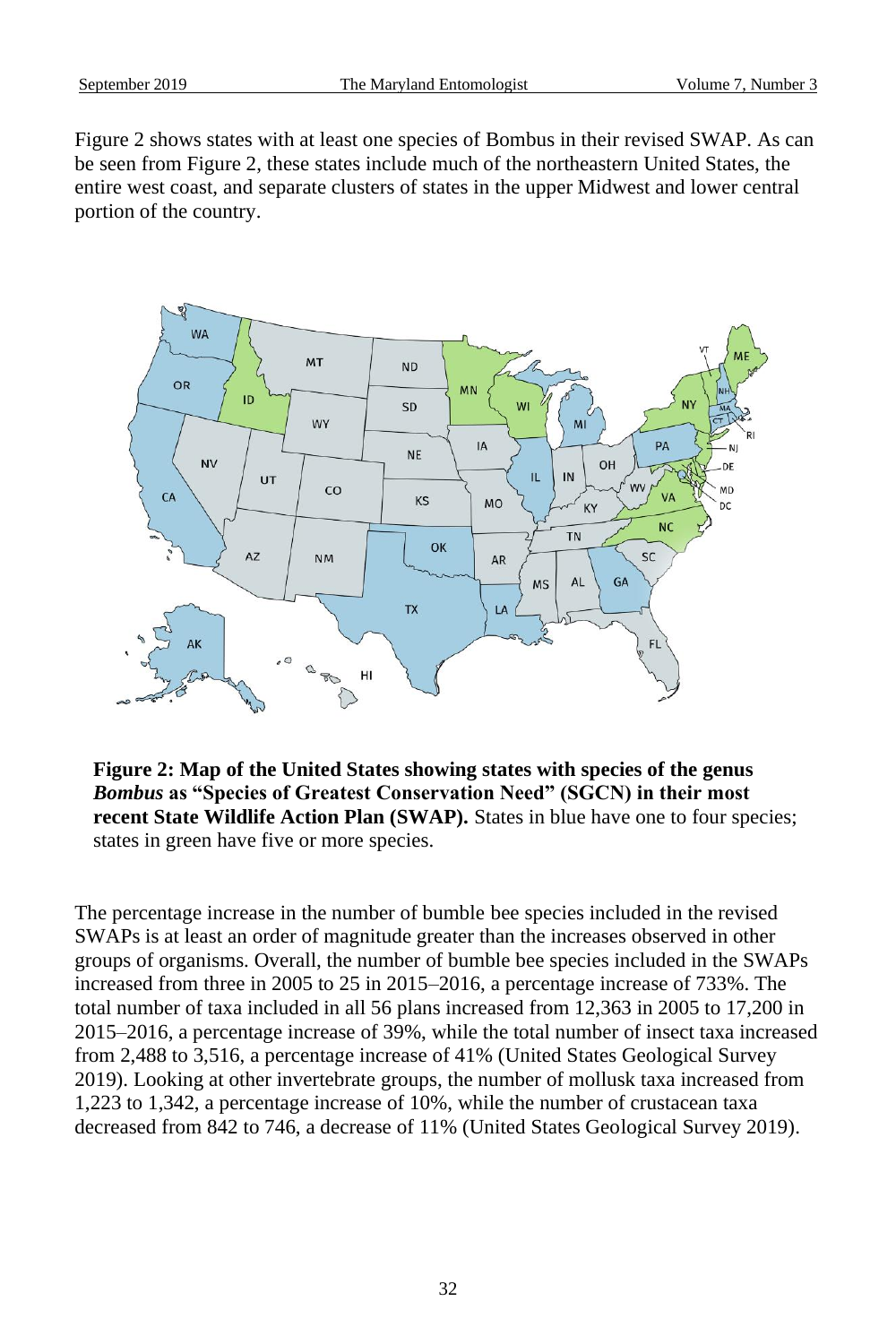# **DISCUSSION**

The SWAPs are closely linked to important funding sources for wildlife conservation in the United States, particularly the State and Tribal Wildlife Grants Program which is administered by the U.S. Fish and Wildlife Service (Association of Fish & Wildlife Agencies 2011, 2012). This grant program provides each state with annual funding for the conservation of those wildlife species that are not the subject of active hunting or trapping programs (the so-called "non-game" species). Each state receives a direct apportionment of funding from this program each year, and funds are also available for competitive grant proposals to support projects that benefit multiple states. The financial support from this program is intended to benefit the conservation of species which are included as SGCN in the SWAPs (Association of Fish & Wildlife Agencies 2011, 2012).

By including bumble bees as SGCN in their revised SWAPs, 26 states and the District of Columbia now have expanded opportunities to conduct conservation activities to benefit these species. One of the most important sources of financial support for these conservation activities is the State and Tribal Wildlife Grants Program, which has contributed over one billion US\$ towards the conservation of SGCN and their habitats since the program's inception in the year 2000 (Association of Fish & Wildlife Agencies 2012). Activities that could potentially be funded through these grants program include surveys and monitoring for rare bumble bee species, status reviews and the development of conservation plans for individual species or groups of species, and projects to restore and enhance bumble bee habitats. In addition, multiple states could work together to develop broader, cross-boundary conservation strategies for rare and declining bumble bee species using dedicated funding available through the competitive portion of the State and Tribal Wildlife Grants Program. Finally, funding may also be available to conserve these species from other grant programs, such as the Northeast Association of Fish and Wildlife Agencies' Regional Conservation Needs Grant Program (Northeast Fish and Wildlife Diversity Technical Committee 2015). Together, these resources offer significantly expanded opportunities for bumble bee conservation in the United States.

#### **ACKNOWLEDGMENTS**

We thank the Wildlife Diversity Program Managers and State Wildlife Action Plan Coordinators in the 56 U.S. state and territorial fish and wildlife agencies for providing us with information about the inclusion of pollinator taxa (including bumble bees) in the revised U.S. State Wildlife Action Plans. We are especially grateful to Chris Burkett (Virginia Department of Game and Inland Fisheries), Jenny Dickson (Connecticut Bureau of Natural Resources), John Kanter (New Hampshire Department of Fish and Game), Eric Odell (Colorado Parks and Wildlife), and Mary Pfaffko (Georgia Wildlife Resources Division) for discussions that greatly improved our understanding of state conservation efforts to benefit pollinating insects. For help with the original review of the individual State Wildlife Action Plans, we thank Leslie Corcelli, Martha Surridge, and Kathryn Wallace of The Heinz Center, as well as Abigail L. Benson of the U.S. Geological Survey. We thank Sam Droege of the U.S. Geological Survey for review of the manuscript prior to publication.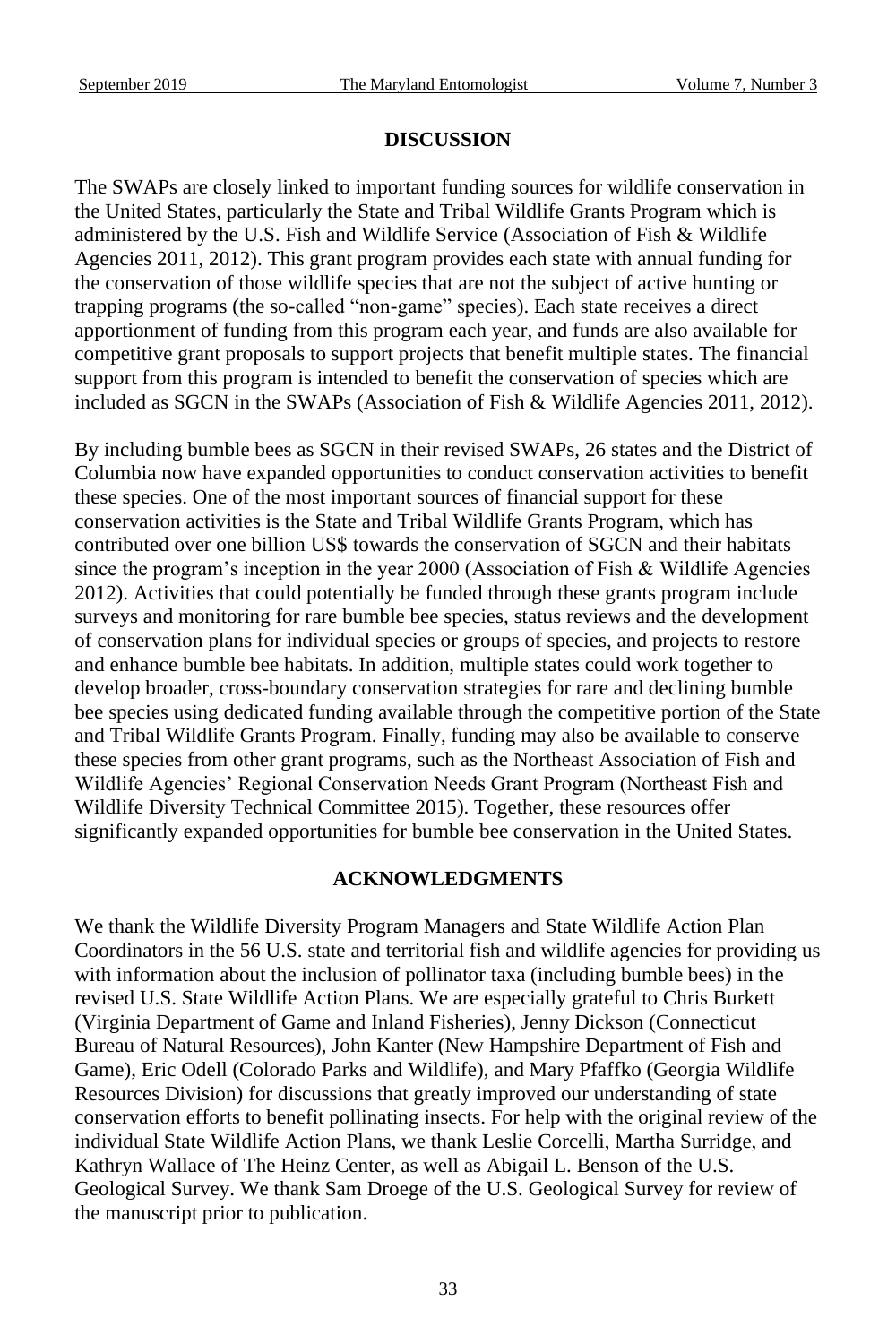# **LITERATURE CITED**

- Association of Fish & Wildlife Agencies. 2011. *State & Tribal Wildlife Grants Program: 10 years of success*. Association of Fish & Wildlife Agencies, Washington, D.C. 70 pp.
- Association of Fish & Wildlife Agencies. 2012. *Best practices for State Wildlife Action Plans: Voluntary guidance to states for revision and implementation*. Association of Fish & Wildlife Agencies, Washington, DC. 66 pp.
- Brown, M.J.F. 2011. The trouble with bumblebees [sic]. *Nature* 469:169–170.
- Cameron, S.A., J.D. Lozier, J.P. Strange, J.B. Koch, N. Cordes, L.F. Solter, and T.L. Griswold. 2011. Patterns of widespread decline in North American bumble bees. *Proceedings of the National Academy of Sciences of the United States of America* 108(2):662–667.
- Fontaine, J.J. 2011. Improving our legacy: Incorporation of adaptive management into State Wildlife Action Plans. *Journal of Environmental Management* 92(5):1403–1408.
- The Heinz Center. 2013. *Pollinators and the State Wildlife Action Plans: Voluntary guidance for state wildlife agencies*. The Heinz Center, Washington, DC. 20 pp.
- Learn, J.R. 2016. Pollinators in decline: Researchers focus on wild bees. *The Wildlife Professional* 10(2):16–22.
- Mawdsley, J.R., and M. Humpert. 2016. Revised State Wildlife Action Plans offer new opportunities for pollinator conservation in USA. *Natural Areas Journal* 36(4):453– 457.
- Mawdsley, J.R., M. Humpert, and M. Pfaffko. 2016. The 2015 State Wildlife Action Plans: Meeting today's challenges in wildlife conservation. *The Wildlife Professional* 10(3):16–19.
- Meretsky, V.J., L.A. Maguire, F.W. Davis, D.M. Stoms, J.M. Scott, D. Figg, D.D. Goble, B. Griffith, S.E. Henke, J. Vaughn, and S.L. Yaffee. 2012. A state-based national network for effective wildlife conservation. *BioScience* 62(11):970–976.
- Northeast Fish and Wildlife Diversity Technical Committee. 2015. *Taking Action Together: Northeast regional synthesis for State Wildlife Action Plans*. Northeast Association of Fish & Wildlife Agencies, Dover, Delaware. 222 pp.
- Riexinger, P., and S.J. Williamson. 2009. Using State Wildlife Action Plans to guide landscape-level conservation in the northeastern United States. Pages 82–85 in R.E. McCabe and K.A. Stockwell (Editors), *Transactions of the Seventy-fourth North American Wildlife and Natural Resources Conference*. Wildlife Management Institute, Washington, DC.